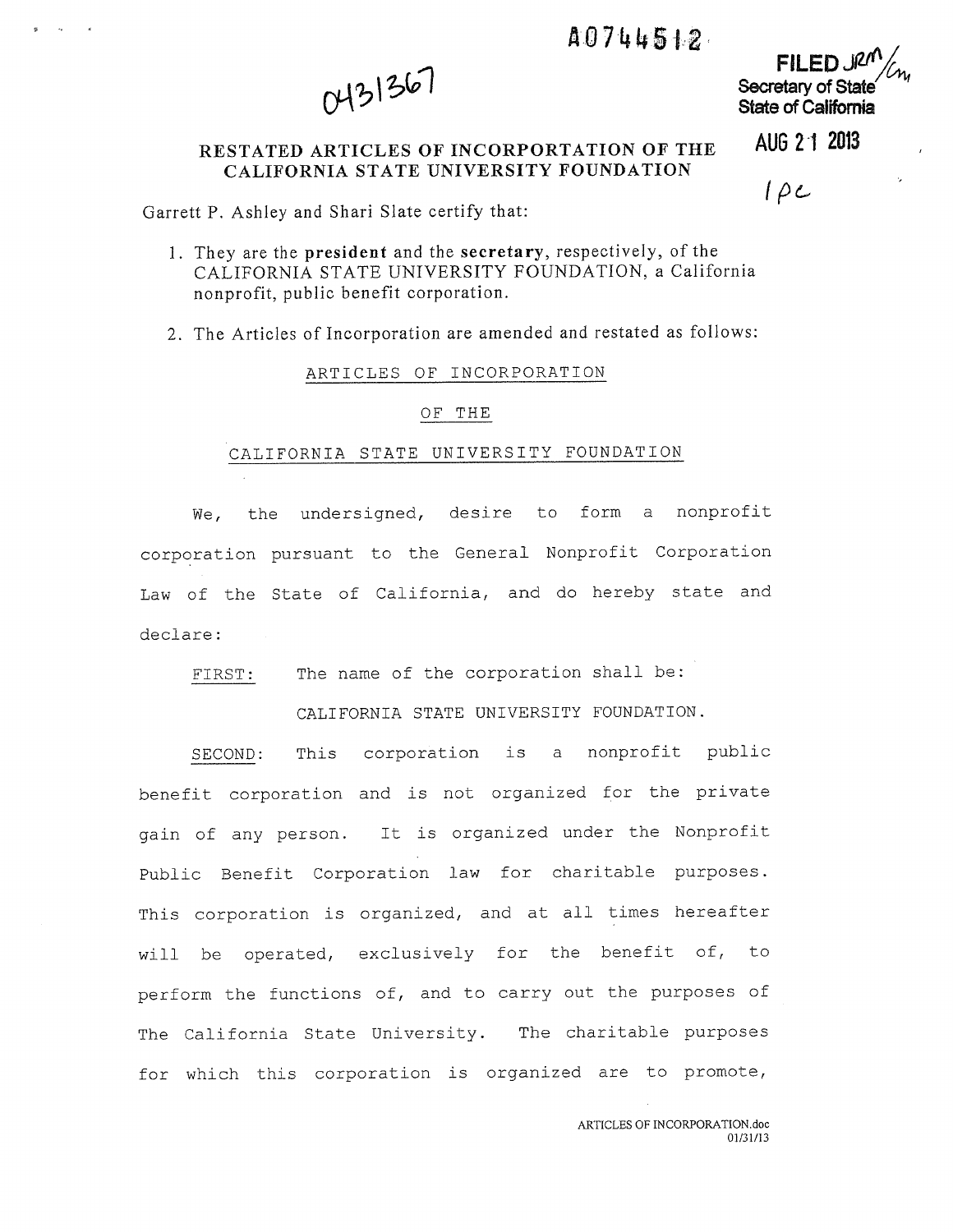assist and receive gifts, property and funds to be used for the benefit of the Trustees of the California State University. This corporation shall be an auxiliary organization of the California State University and shall conduct its operations in conformity with the California statutes governing such organizations (Chapter 7, commencing with Section 89900, of part 55, Division 8, Title <sup>3</sup> of the Education Code) and the Regulations adopted by the Board of Trustees of the California State University (Subchapter 6, commencing with Section 42400, of Chapter 1, Division <sup>5</sup> of Title <sup>5</sup> of the California Code of Regulations) as required by the Education Code, Section 89900 (c)

 $\sim 100$  km s  $^{-1}$  and  $^{-1}$ 

THIRD: No substantial part of the activities of this corporation shall consist of the carrying on of propaganda, or otherwise attempting to influence legislations, nor shall this corporation participate or intervene in any political campaign (including publishing or distribution of statement) on behalf of or in opposition of any candidate for public office.

Notwithstanding any other provision of these articles, this corporation shall not carry on any other activities not permitted to be carried on (a) by <sup>a</sup> corporation exempt from Federal income tax under Section 501 (c) (3) of the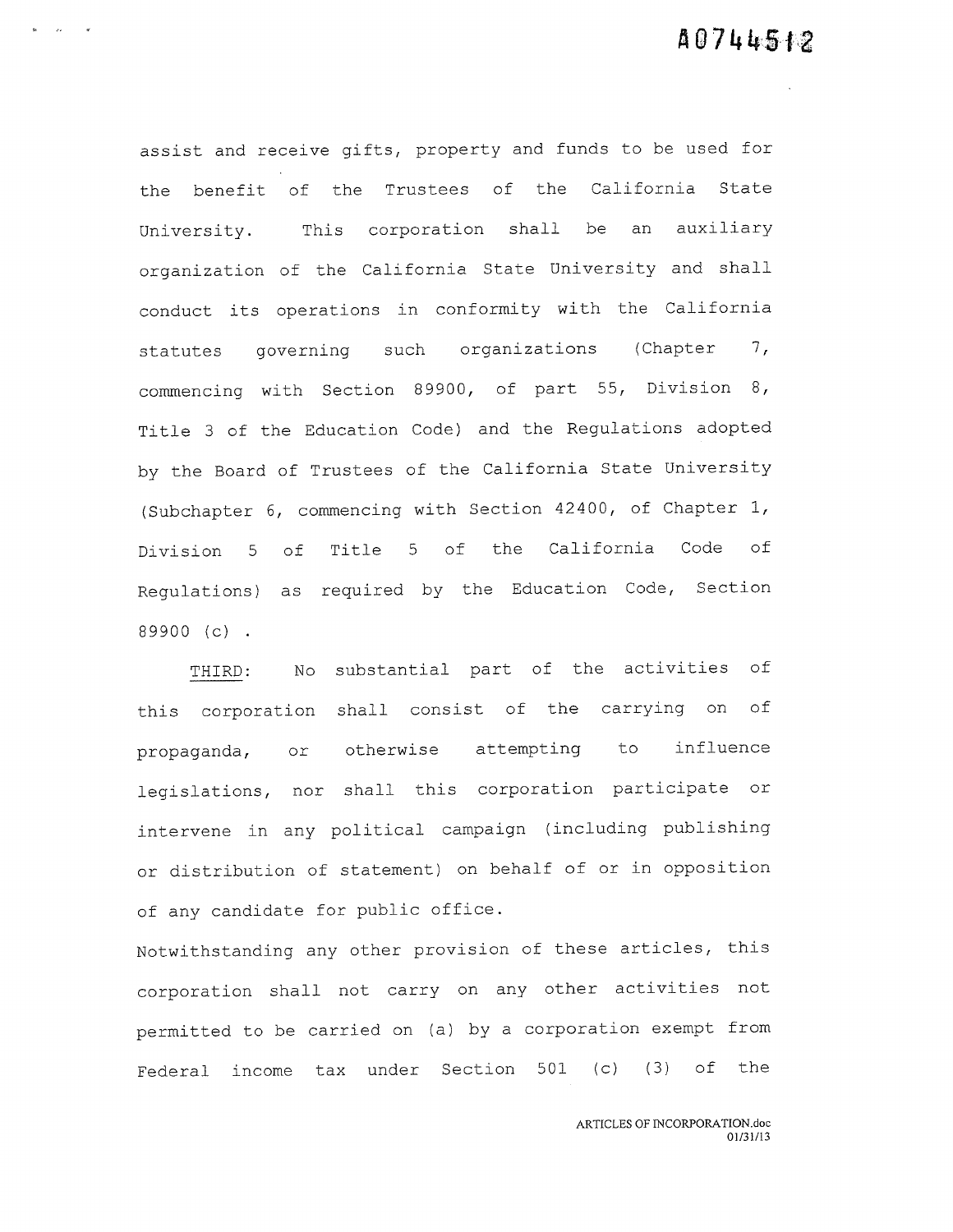Internal Revenue Code of 1986 as amended, or (b) by <sup>a</sup> corporation contributions to which are deductible under Section 170 (c) (2) of the Internal Revenue Code of 1986 as amended.

 $\sim$   $\sim$ 

FOURTH: The number of Governors, their qualifications, powers, duties, terms of office, manner of removal and filling vacancies on the Board, and the manner of calling and holding meetings of Governors, shall be as stated in the Bylaws.

FIFTH: This corporation shall have no members other than the persons constituting its Board of Governors. The persons constituting its Board of Governors shall, for the purpose of any statutory provision or rule of law relating to nonprofit corporations otherwise, be taken to be the members of such corporation and exercise all the rights and powers of members thereof.

SIXTH: Each member of the Board of Governors shall have one vote. There shall be no proxy voting permitted for the transaction of any of the business of this corporation.

SEVENTH: The property of this corporation is irrevocably dedicated to charitable purposes set forth in Article SECOND, and no part of the net income or assets of this corporation shall ever inure to the benefit of any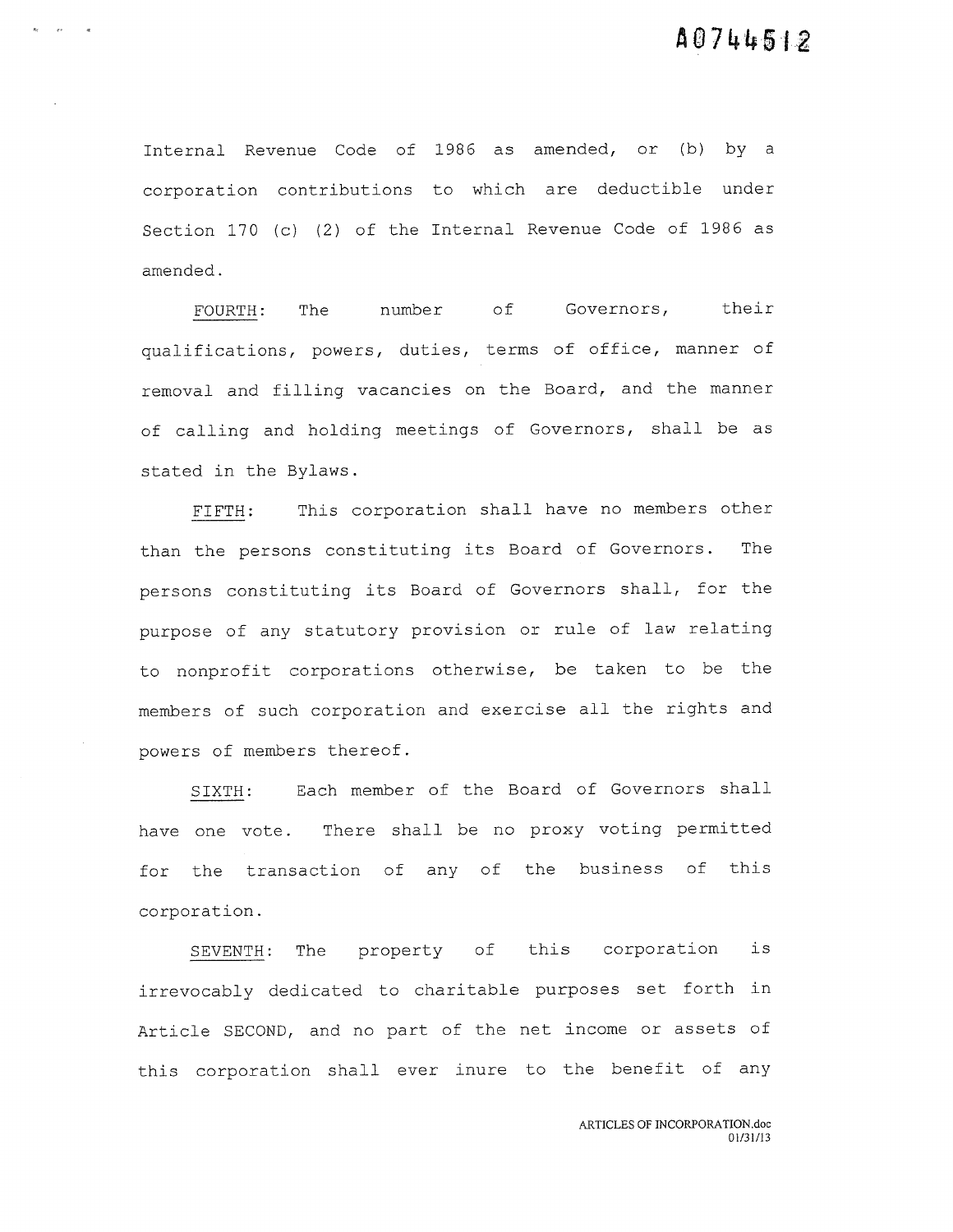private person. Upon dissolution or winding up of this corporation, its assets remaining after payment, or provision for payment, of all debts and liabilities of this corporation shall be distributed to one or more nonprofit corporations organized and operated for the benefit of the California State University, and approved by the Chancellor of the California State University. Such nonprofit corporation or corporations, must be qualified for Federal income tax exemption under Section 501 (c) (3) of the Internal Revenue Code of 1986 as amended, and be organized and operated exclusively for charitable purposes.

 $\mathbf{e}_i = -\mathbf{e}_i, \qquad \mathbf{e}_i$ 

EIGTH: The Articles of Incorporation of this corporation shall be amended only by the vote of the majority of the total number of the members of the Board of Governors currently in office, subject to the approval of the Chancellor of the California State University.

NINTH: In accordance with the provisions of Section <sup>9913</sup> of the California Corporations Code, this corporation elects to be governed by all of the provisions of the California Nonprofit Public Benefit Corporation law not otherwise applicable to this corporation under Sections 9910-9927 of the corporations Code.

3. The foregoing amendment and restatement of Articles of Incorporation has been duly approved by the President of the California State University Foundation and the California State University Foundation's Board of Governors.